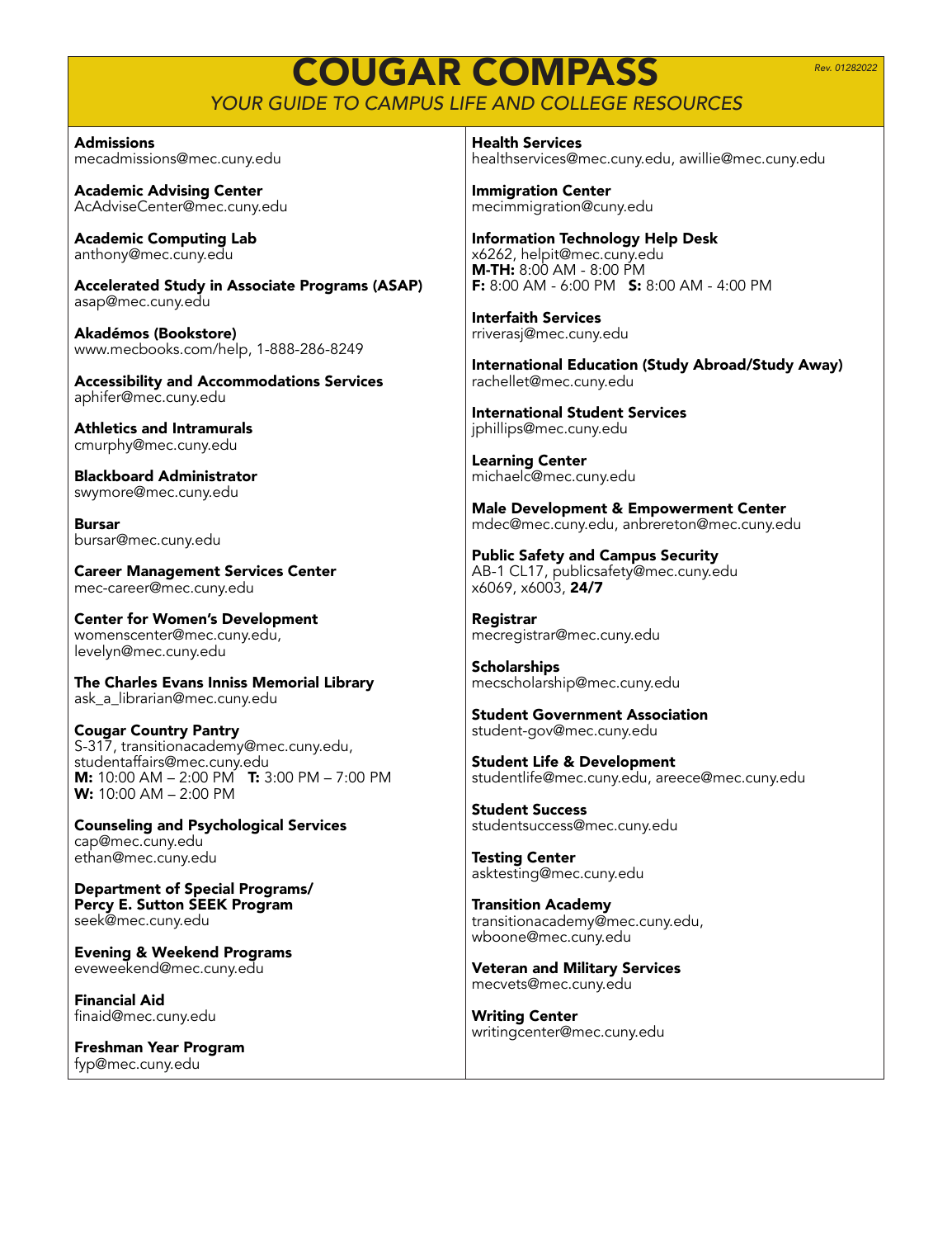| <b>ACADEMIC DEPARTMENT</b>                                                 | <b>CHAIRPERSON</b>                                    |
|----------------------------------------------------------------------------|-------------------------------------------------------|
| <b>Accounting</b>                                                          | Rosemary Williams, rwilliams@mec.cuny.edu             |
| <b>Biology</b>                                                             | Chiyedza Small, csmall@mec.cuny.edu                   |
| <b>Business Administration</b>                                             | Evelyn Maggio, emaggio@mec.cuny.edu                   |
| <b>Chemistry and Environmental Science</b>                                 | Alicia Reid, alreid@mec.cuny.edu                      |
| <b>Computer Information Systems</b>                                        | David Ahn, dahn@mec.cuny.edu                          |
| <b>Economics and Finance</b>                                               | Emmanuel Egbe, egbe@mec.cuny.edu                      |
| <b>Developmental and Special Education</b>                                 | Ken Hoyte, khoyte@mec.cuny.edu                        |
| <b>English</b>                                                             | Susan Alice Fischer, safischer@mec.cuny.edu           |
| The Charles Evans Inniss Memorial Library                                  | Judith Schwartz, jschwartz@mec.cuny.edu               |
| <b>Mass Communications, Creative,</b><br><b>Performing Arts and Speech</b> | Clinton Crawford, crawford@mec.cuny.edu               |
| <b>Mathematics</b>                                                         | Jean Michelet Jean-Michel, jjean-michel@mec.cuny.edu  |
| <b>Multicultural Early Childhood and</b><br><b>Elementary Education</b>    | Rupam Saran, rsaran@mec.cuny.edu                      |
| <b>Nursing</b>                                                             | Shirley Daniels, daniels@mec.cuny.edu                 |
| <b>Philosophy and Religion</b>                                             | Vivaldi Jean-Marie, vjean-marie@mec.cuny.edu          |
| <b>Physical and Computer Science</b>                                       | Armando Howard, ahoward@mec.cuny.edu                  |
| <b>Psychology</b>                                                          | Hollie Jones, hjones@mec.cuny.edu (1/28/22 - 7/31/22) |
| <b>Public Administration</b>                                               | Zulema Blair, zblair@mec.cuny.edu                     |
| <b>Social and Behavioral Sciences</b>                                      | Maria DeLongoria, mdelongoria@mec.cuny.edu            |
| <b>Social Work</b>                                                         | Edward Hernandez, ehernandez@mec.cuny.edu             |
| <b>Special Programs/</b><br><b>Percy E. Sutton SEEK Program</b>            | Sherrill-Ann Mason, smason@mec.cuny.edu               |
| <b>World Languages and Cultures</b>                                        | Sheldon Huggins, shuggins@mec.cuny.edu                |